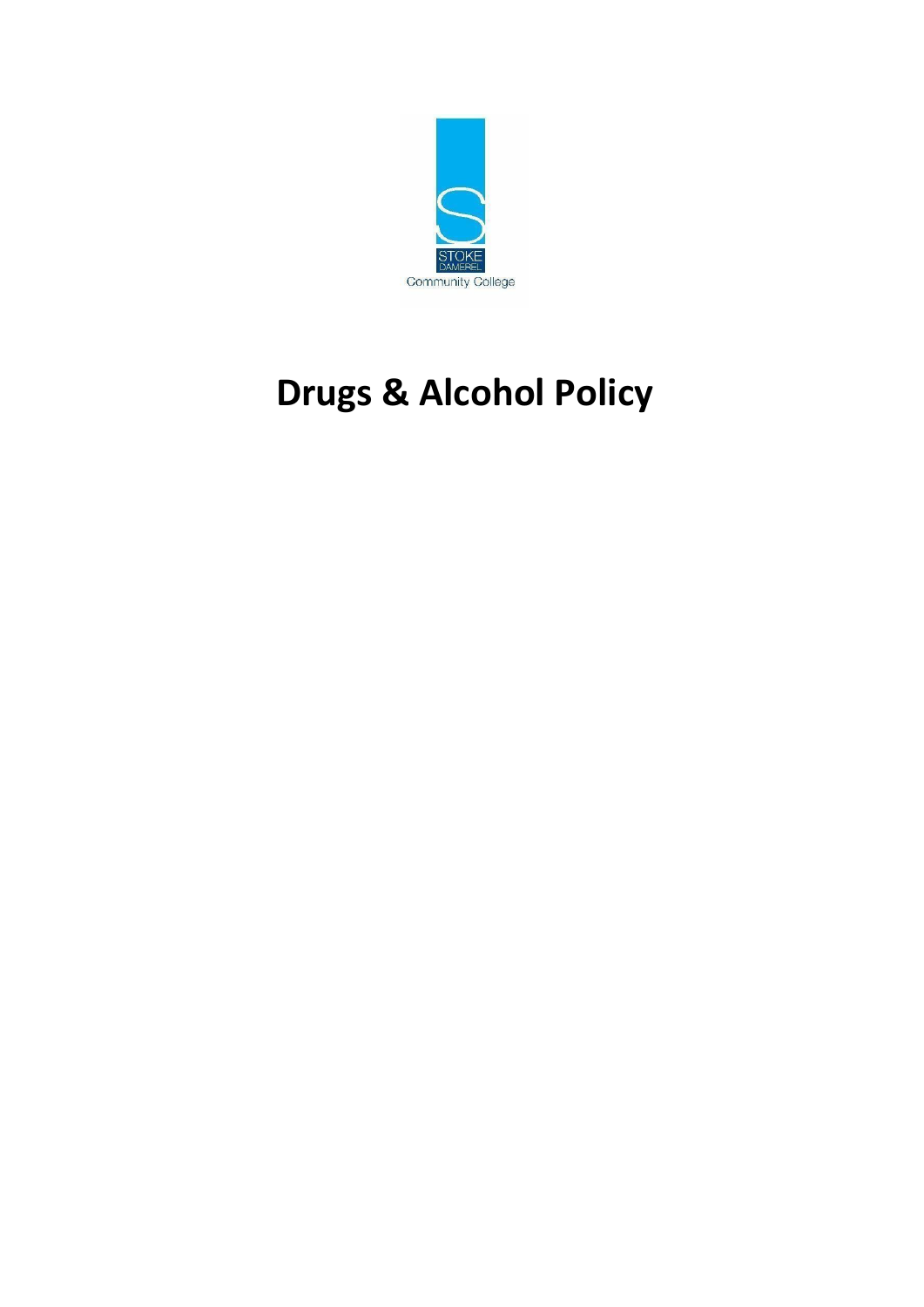# **DRUGS AND ALCOHOL POLICY**

# **1. INTRODUCTION**

The college Drugs and Alcohol Education Policy is a non-statutory document, in accordance with Department for Education (DFE) guidelines. The policy follows the guidance given in the DFE and Association of Chief Police Officers (ACPO) Drug Education publication guidance for colleges (2012).

Our college believes that the misuse of Drugs and Alcohol Education endangers not only our pupils but also affects the wider community in which we live. It is the college's responsibility to ensure the child's health and safety while in our care and we also strive to promote their personal and social wellbeing. Drug misuse undermines this and hinders the development of the young person.

The policy provides a focus for the college to consider how drugs and alcohol education should be implemented and developed within the curriculum, and outlines the roles, responsibilities and legal duties of key staff. From a wider perspective, it gives parents and the local community an opportunity to engage in drug and alcohol issues. The policy forms an integral part of our existing health education and personal and social education programmes, and the drug education programme complements this.

# **2. STAFF RESPONSIBLE FOR DRUGS ISSUES**

The Designated Safeguarding Lead (DSL) is responsible for the development, monitoring and review of the drugs education curriculum; supporting and training staff and liaising with external agencies to strengthen the curriculum delivery.

The DSL has overall responsibility for drugs issues, including:

- Developing, monitoring and reviewing the drugs policy
- Ensuring robust multi-agency Early Help Assessments and plans are in place in order to provide additional support for children and young people at risk of drugs misuse.

There is also a safeguarding governor with a lead on drugs issues who liaises with college about curriculum and policy.

**3. LINKS TO OTHER POLICIES** The policy should be read in conjunction with the following policies: Staff Code of Conduct, Health and Safety, Behaviour, Safeguarding, Administration of Medicines, Prohibited Items. (College to align with existing policies as appropriate)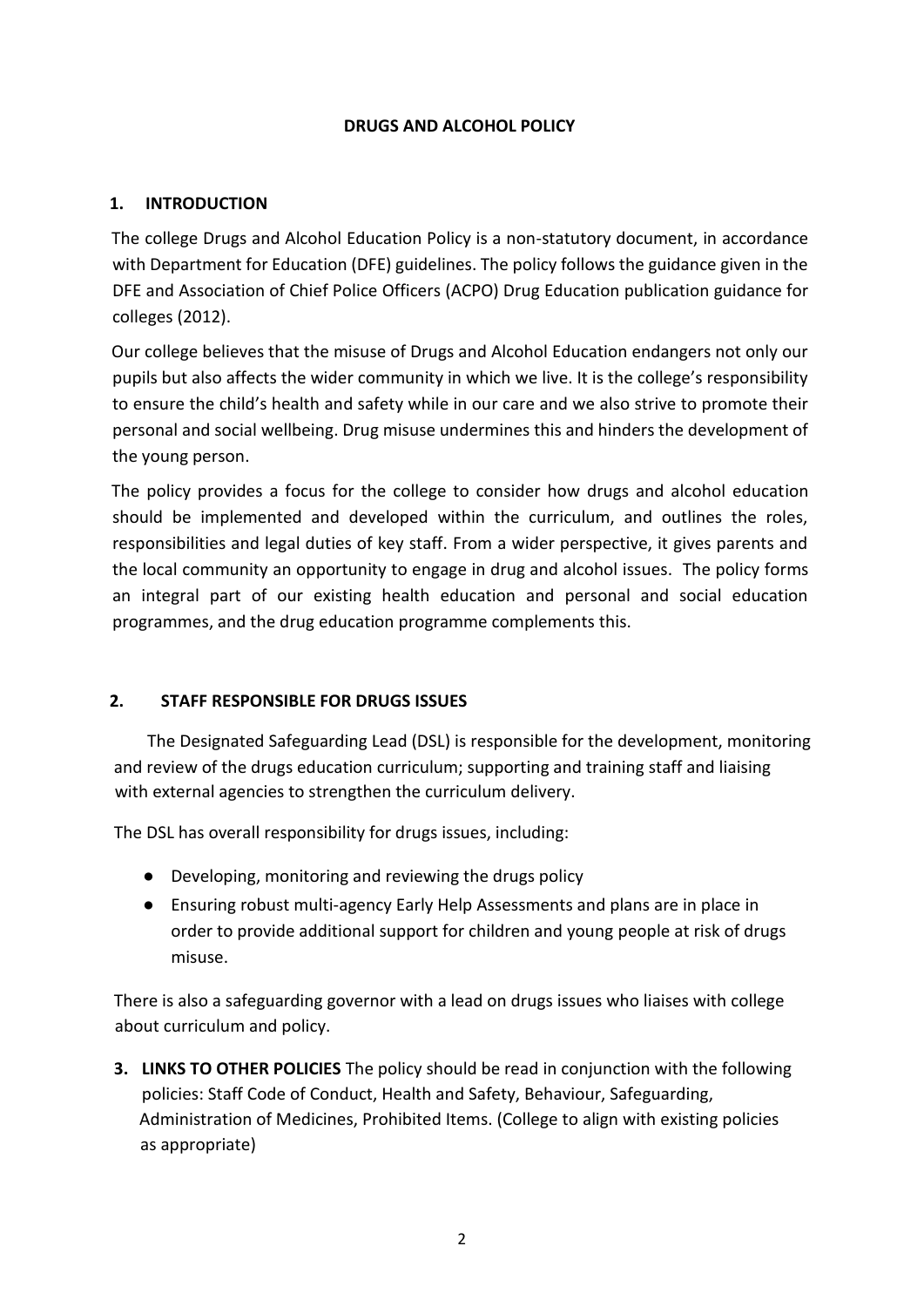# **4. DEFINITION OF DRUGS**

The definition of drugs used in this policy is the definition given by the United Nations Office on Drugs and Crime: "A substance people take to change the way they feel, think or behave."

This refers to all drugs:

- •Legal drugs, including alcohol, tobacco, e-cigarettes, volatile substances (solvents), poppers and psychoactive drugs ("Legal highs")
- •Misuse of over the counter and prescription medicines
- •Illegal drugs (those controlled by the Misuse of Drugs Act, 1971) including ecstasy, cannabis, crack/cocaine, ketamine, khat, heroin and LSD
- •And other drugs such as anabolic steroids

Throughout this policy, the term 'drugs' is used to refer to all of the above. Definition of other key words: 'Drug use' describes any drug taking. Any drug use can potentially lead to harm, including through intoxication, breach of the law or college rules, or future health problems. 'Drug misuse' is drug taking which leads to social, psychological, physical or legal problems through intoxication, regular excessive consumptions and/or dependence.

We recognise that drug misuse can have a serious effect on health, wellbeing and academic progress. It is the responsibility of the college to play a role in drug prevention and education and help reduce the harm from drugs; as well as help those who misuse drugs, or who are at risk of drug misuse.

# **5. AIMS OF THE POLICY**

We take a positive and proactive approach to the issue of safeguarding and promoting the wellbeing of children and young people and this policy aims to:

- •Give a clear view on the responsibilities of the college and legal requirements with regard to drugs issues
- •Give guidance to teachers, support staff and visitors about drugs education
- •Give clear direction regarding safeguarding children and young people at risk from drugs
- •Provide information so that everyone is clear about the college's overall approach to drugs and its procedures should an incident occur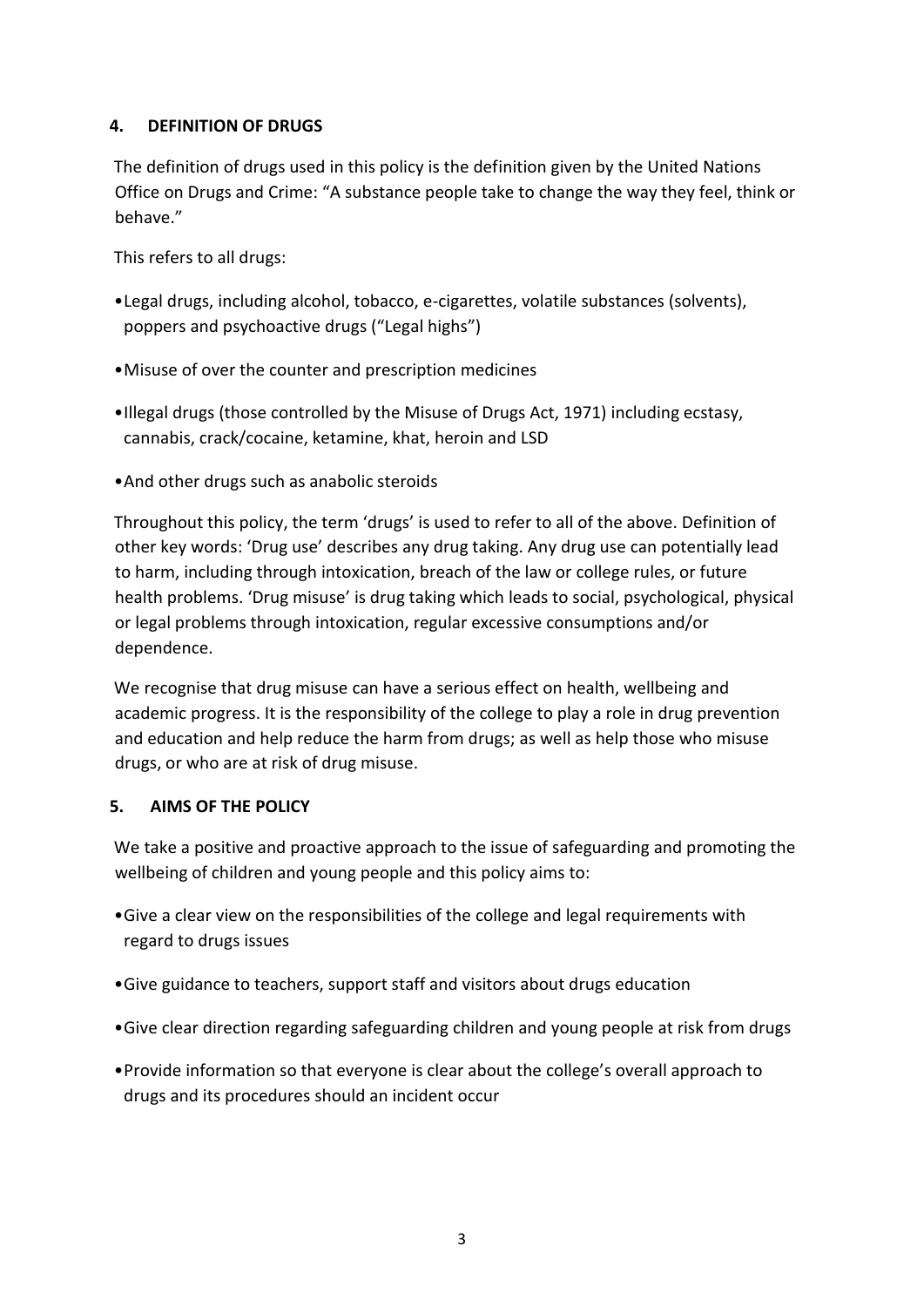## **6. APPROACH TO TACKLING DRUGS**

We take a whole college approach to drugs through:

- •A planned drugs education programme with in PSHEE
- •Clear rules and sanctions related to drugs which are understood by the whole college community
- •Training and support for staff
- •An Early Help response as soon as we, or the young person or their family, have a worry regarding drug-related issues
- •Carefully considered responses to drug-related incidents, both on an individual, and whole college basis
- •Access to specialist support and advice when required

# **7. AIMS OF DRUG EDUCATION**

We aim to give young people accurate information about drugs and help them develop the skills and attitudes to make their own healthy, safe and responsible decisions about drug use. This will take place through the PSHEE curriculum and Support Groups for those students who are vulnerable or exhibit risky behaviour. We also aim to reduce the number of young people misusing drugs and to help those concerned about drugs to get help and advice. To achieve this, our drugs education programme will help pupils to:

- Gain knowledge and understanding about the effects and risks and dangers of drugs and correct myths and misconceptions
- Develop skills to make informed decisions, including communication, self-awareness, negotiation, finding information, help and advice
- Develop skills to manage situations involving drugs, including assessing and avoiding risks, assertiveness, refusal skills and helping others
- Explore their own and other peoples' attitudes to drugs, drug use and drug users, including challenging stereotypes, dispelling myths and exploring media and social influences

# **8. TRAINING AND SUPPORT FOR STAFF**

All staff that deliver drugs education have opportunities to participate in training through a range of CPD activities, including INSET, team teaching, observing other teachers, trialing new resources and carrying out action research.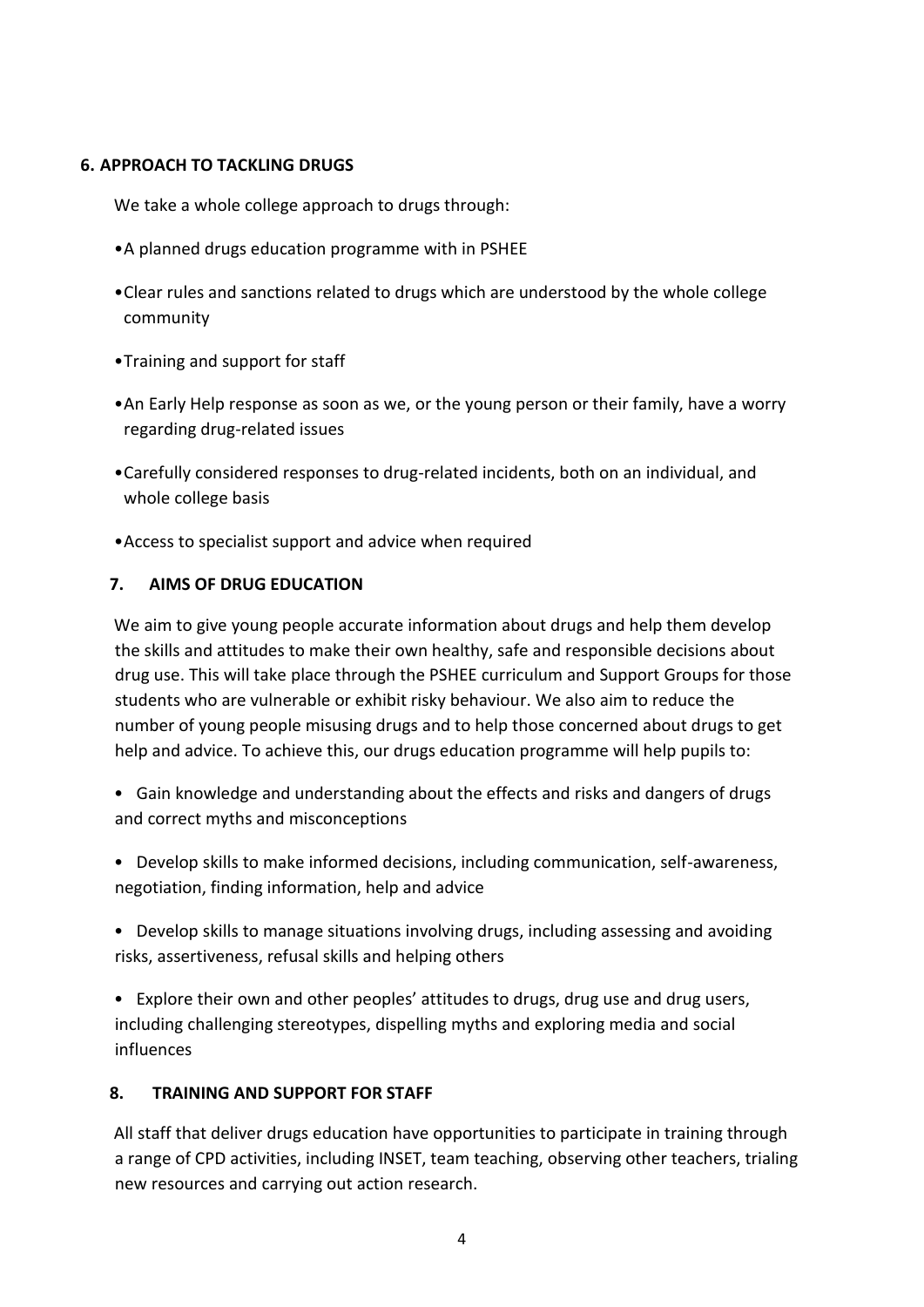All staff are made aware of the drugs policy at the start of the year and have access to drugs awareness training.

# **9. MANAGEMENT OF DRUGS IN COLLEGE**

This college does not permit the possession, use of or supply of any illegal drug, nor the misuse of any legal drug which takes place within the college boundaries. This covers: on or near the college premises, within the college day, on college visits (supervised or not), residentials, work experience and at college social events.

There are circumstances when some legal drugs are authorised for a specific pupil's use in college and these are covered elsewhere in the Administration of Medicines policy. These rules apply equally to staff, pupils, parents and carers, governors and those working in or visiting the college

Alcohol is not an authorised drug for any pupil. This includes 6th form pupils who are not permitted to drink alcohol at college social events or on college journeys.

Part Two of the Teacher Standards or professional conduct states "staff are expected to demonstrate consistently high standards of personal and professional conduct."

Staff have a duty of care towards students on trips and visits. They are acting in loco parentis and as such are in charge of students throughout the trip and this must not be compromised.

# Staff must:

- Act in accordance with their duty of care to students, which is in force during the entire time of the trip or residential;
- Be aware that consumption of alcohol by staff on visits and residentials is:
	- Inconsistent with the standard of professional conduct necessary to maintain community confidence in these activities
	- Is considered unwise
	- Could lead to allegations of negligence.

To ensure that staff are supported and protected during visits and residential trips, leaders need to ensure that:

- 1. There are designated staff on duty each day and specifically each evening/night. This needs to be planned and recorded on Evolve.
- 2. A ratio of 1:20 in terms of staff/ students are 'on duty' each evening/night
- 3. 'On duty'- means adhering to all College policies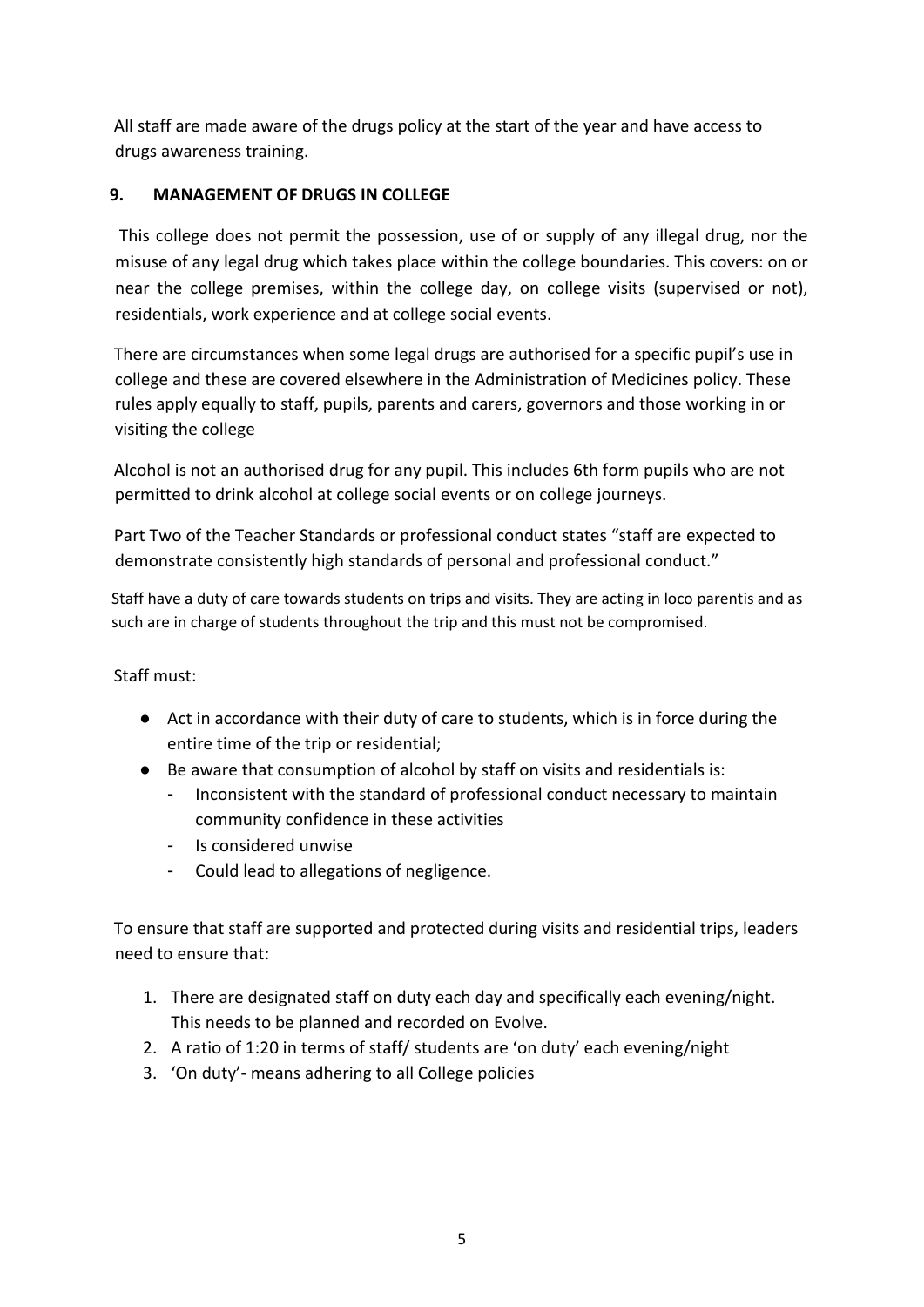## **MANAGEMENT OF DRUG-RELATED INCIDENTS**

In this college, a drug-related incident refers to any possession, usage or supply of an unauthorised drug, as defined within this policy. Incidents can include emergencies, observations and discovery, disclosure, and concerns that need to be investigated further.

#### COLLEGE RESPONSES TO DRUG-RELATED INCIDENTS

In all drug-related incidents the following principles will apply:

- •The Principal and Designated Safeguarding Lead (DSL) will be informed immediately
- •All situations will be carefully considered before deciding a response
- •The health and safety needs of the pupil will always come first, whilst also taking account of the health and safety needs of the college as a whole

•Parents/carers will be involved at an early stage and throughout any investigation (unless this would not be in the pupil's best interest)

•When appropriate, a referral will be made for the pupil to Harbour Drugs and Alcohol Service after completing a DUST screening questionnaire

- •Decisions about the sanction will depend on whether the offence is one of a series, or a first time, and whether the pupil was in possession or supplying
- •The Principal in consultation with DSL will decide whether a disciplinary and/or counselling consequence should follow possible responses might be:
- (i) Support

Support is provided for pupils who have concerns about their own or their family's drug use. We will assess the needs of the pupil and the agencies required to meet these by undertaking an Early Help Assessment. This form of support will also be provided to those who have been involved in a drug related incident which is in breach of college rules. Pupils who have been involved in the incident will participate in a specific drug education programme and may be referred to Harbour if needed.

(ii) Sanctions

Where a college rule related to drug use is broken, sanctions will be given. Decisions about sanctions will be made by the Principal and be consistent with the behaviour policy. The college has a zero tolerance to the possession, use and supply of drugs within the college boundaries (as defined in point 9) and will warrant a serious sanction.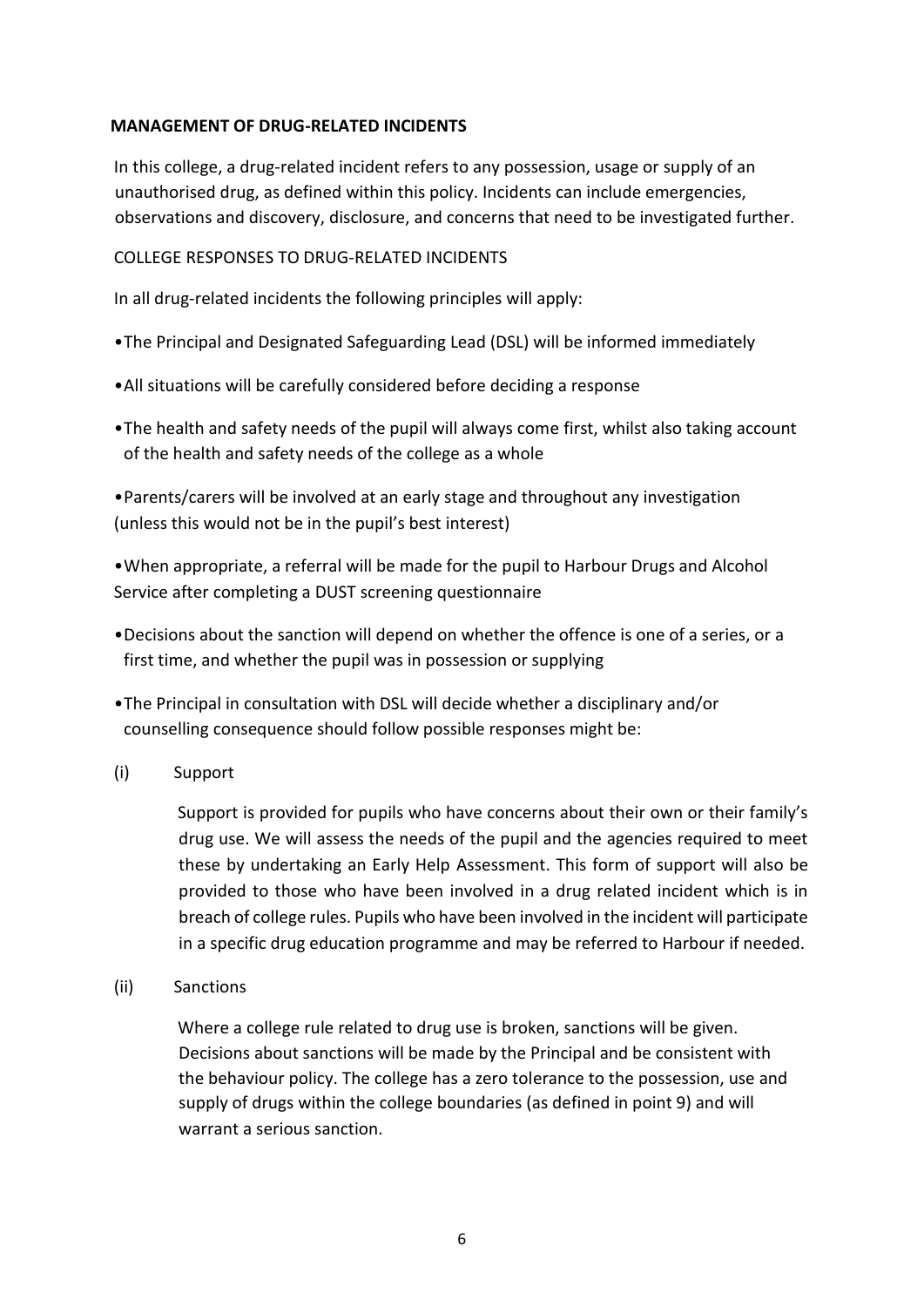• In case of permanent exclusion, multi agency support will be offered and advice will be sought from the appropriate professionals.

# **10. PROCEDURES FOR MANAGING INCIDENTS**

Reporting a drug-related incident. All drug-related incidents are reported, in the first instance, to the Principal and DSL. Although there is no legal obligation to report an incident involving drugs to the police, we will inform police immediately about any incident involving a suspected illegal drug.

# Recording the drug-related incident

In all drug-related incidents, the Principal and DSL will record the responses, including the use of sanctions and/or counselling and support.

Medical emergencies when a student is unconscious as a result of drugs use the pupil will include being placed in the recovery position and an ambulance called. Staff with first aid qualifications should be called immediately but the pupil must not be left alone. Parents/carers will be informed and called to the college. An assessment of the incident will be started, including finding out whether a substance has been taken.

# **11. INTOXICATION**, when a student is under the influence of a drug or alcohol

The pupil will be removed to a quiet room and not left alone. The first aider and DSL will be called. The pupil will be helped to calm down and medical assistance sought if necessary. Parents/carers will be informed and called to the college. In most cases, the pupil will then be taken home with the absence coded C as a special circumstance.

# Discovery/observation

This refers to situations when a pupil is discovered using, supplying or holding a substance that is not permitted on college premises and which is described in this policy (suspected or confirmed) If the substance is suspected to be illegal, staff can take temporary possession of it

• if a student is suspected to be in possession of drugs or alcohol and in a lesson. Two members of staff one from SLT will collect the student and take them to the safeguarding office to investigate. One member of staff will walk in front of the student so that any evidence is not lost or disposed of in transit

• the substance will be confiscated, in the presence of a second member of staff as witness

• the sample will be sealed in a plastic bag with details of the date and time of the seizure/find and witness present, and stored in a secure location (e.g. a safe or lockable container) with access limited to the Principal and DSL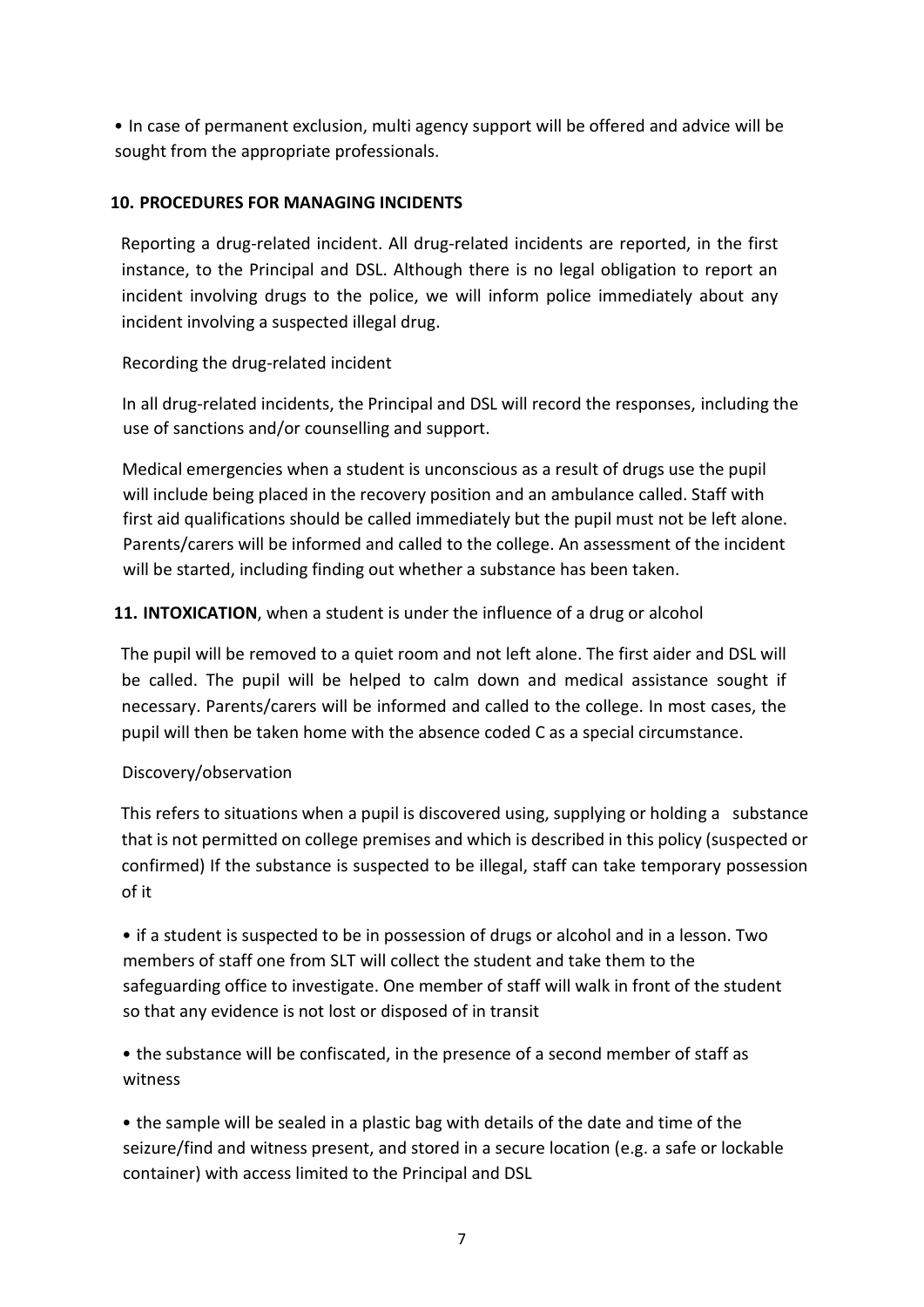• the pupil(s) will be supervised within a safe space in college and an investigation undertaken, pending advice from the police

• details of the incident will be recorded, including the police incident reference number • the pupil's parents/carers will be asked to come into college, unless it is not in the best interests of the child to inform them if the substance is legal (but unauthorised in college) it will be disposed of or handed to the parent/carer.

# **12. SEARCHES**

Staff are allowed to confiscate pupil's property where reasonable to do so, including substances, whether controlled or not.

• If a member of staff has reasonable grounds for suspecting that a pupil is carrying illegal drugs on them or in their personal property, they will ask the pupil to voluntarily produce the substance, in the presence of two members of staff.

• When a search is required, any staff involved must be authorised by the Principal to undertake it and, the staff member conducting the search should be the same sex as the pupil and should carry out the search in the presence of another member of staff, who should also be of the same sex as the pupil being searched if at all possible.

• An authorised member of staff may carry out a search of a pupil of opposite sex and without a witness only where he/she believes there is a risk of serious harm to another person if the search is not carried out immediately and it is not reasonably practicable to summon another member of staff.

• The power to search on suspicion and without consent enables a personal search, involving removal of outer clothing only and searching pockets, but not an intimate search, which only a person with more extensive powers such as a police officer may carry out. Outer clothing means clothing that is not worn next to the skin or worn immediately over underwear, but would also include hats, shoes, boots, gloves and scarves.

• If, during the search an object is observed in e.g. a trouser pocket, the pupil can be asked to bring it out and show it. If the pupil refuses, or alleges assault, the search should stop and the police be called (Screening, Searching and Confiscation, DfE, 2014)

The search will take place in college or where staff have lawful control of pupils. We will keep a record of the search and inform parent/carers if a substance is found, although there is no legal requirement to do this or to inform parents/carers before or after a search. Teachers can search pupils' lockers or possessions without consent where they have reasonable grounds to suspect that drugs have been stored there. The decision to search must be authorised by the Principal. The search should be witnessed by another member of staff; unless there is risk of serious harm to another person if the search isn't carried out immediately and it is not reasonably practicable to call another member of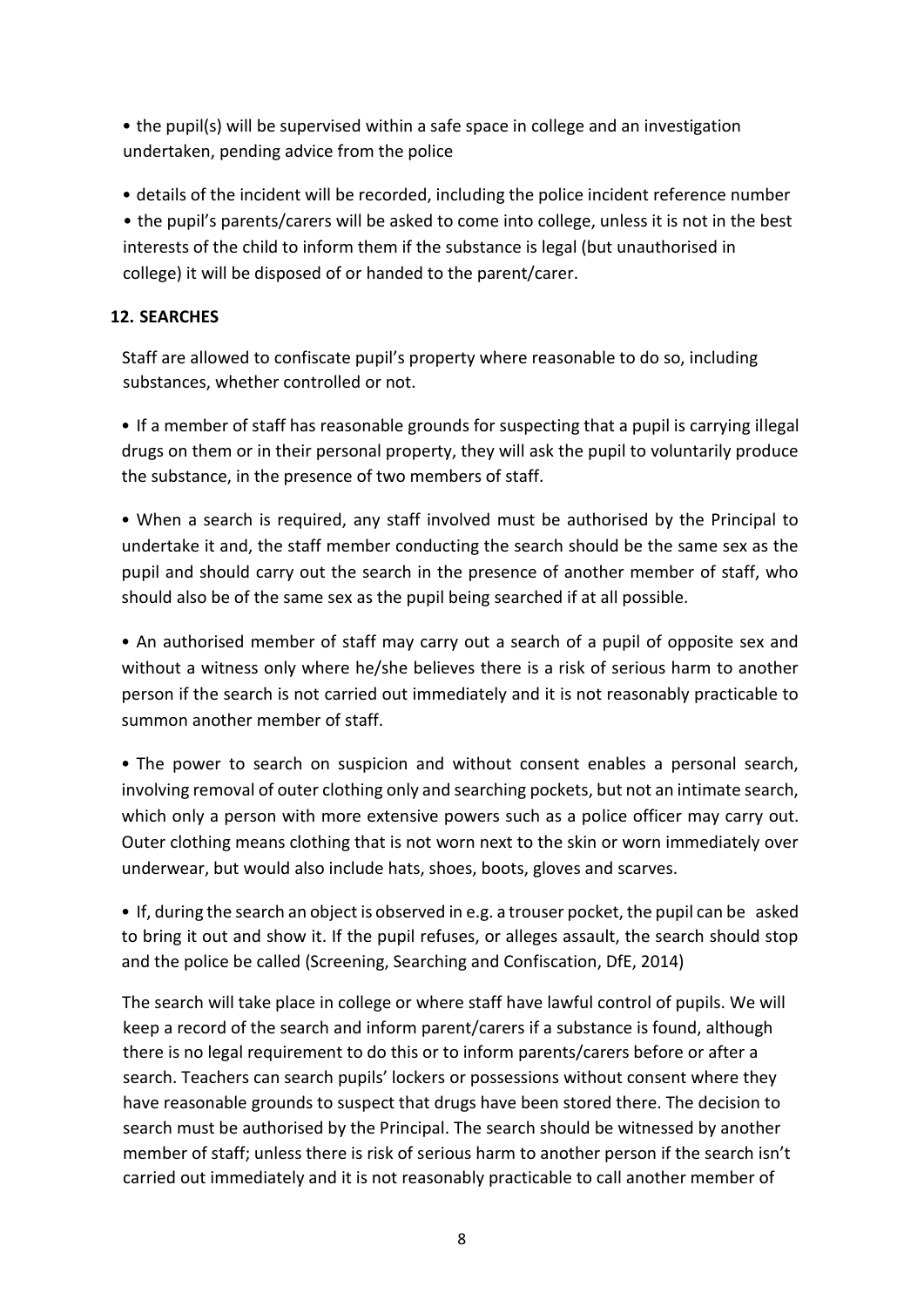staff. The searcher and/or the witness need not be the same sex as the pupil. The pupil must be present.

# **13. DEALING WITH DRUG-TAKING MATERIALS**

College site staff make regular checks of the college grounds and know how to deal with drug-taking materials, including needles, in line with health and safety advice. Pupils are taught what to do if they come across needles on the college premises and know not to touch needles and to inform a member of staff immediately.

# **14. DISCLOSURE**

Disclosure refers to when a pupil discloses to a member of staff that he/she has been using drugs, or is concerned about someone else's drug use. In these situations, staff will be nonjudgemental and caring and will show concern for the student's welfare. An Early Help Assessment will be undertaken. Pupils know that teachers cannot promise total confidentiality if further support is to be considered such as referral to a drug service or counselling service. Information about the pupil will only be given to key staff and no one else, unless the pupil gives their consent. The DSL will coordinate the most appropriate support including referral to specialist services and log actions on CPOMs

# **14.1.SUSPICION/RUMOUR**

Staff should not assume use of drugs on the basis of rumours or behaviour alone. However, if there is a suspicion, evidence will be collected over a period of time before a decision is made to question the pupil(s) involved.

# **15. INTOXICATED PARENTS/CARERS**

Our college's rules for drugs apply to all people who are on the college premises and we expect that parents/carers will adhere to these rules. If a parent/carer comes to college and appears to be under the influence of drugs or alcohol, they will be asked to leave. If they have come to collect their child, we will sensitively offer to phone for someone else to collect. If we are concerned that a pupil is in imminent danger, we will contact emergency services on 999. We will also follow our Safeguarding procedures if we are concerned about risk of harm.

# **16. NEEDS OF PUPILS**

We are sensitive to the needs of pupils whose parent/carers or family members have problems with drugs. Where problems are observed or suspected or a pupil discloses problems, we will assess the pupils' welfare and support needs, and if needed, involve external support for the child and, where appropriate, for the family. This will be done via an Early Help Assessment.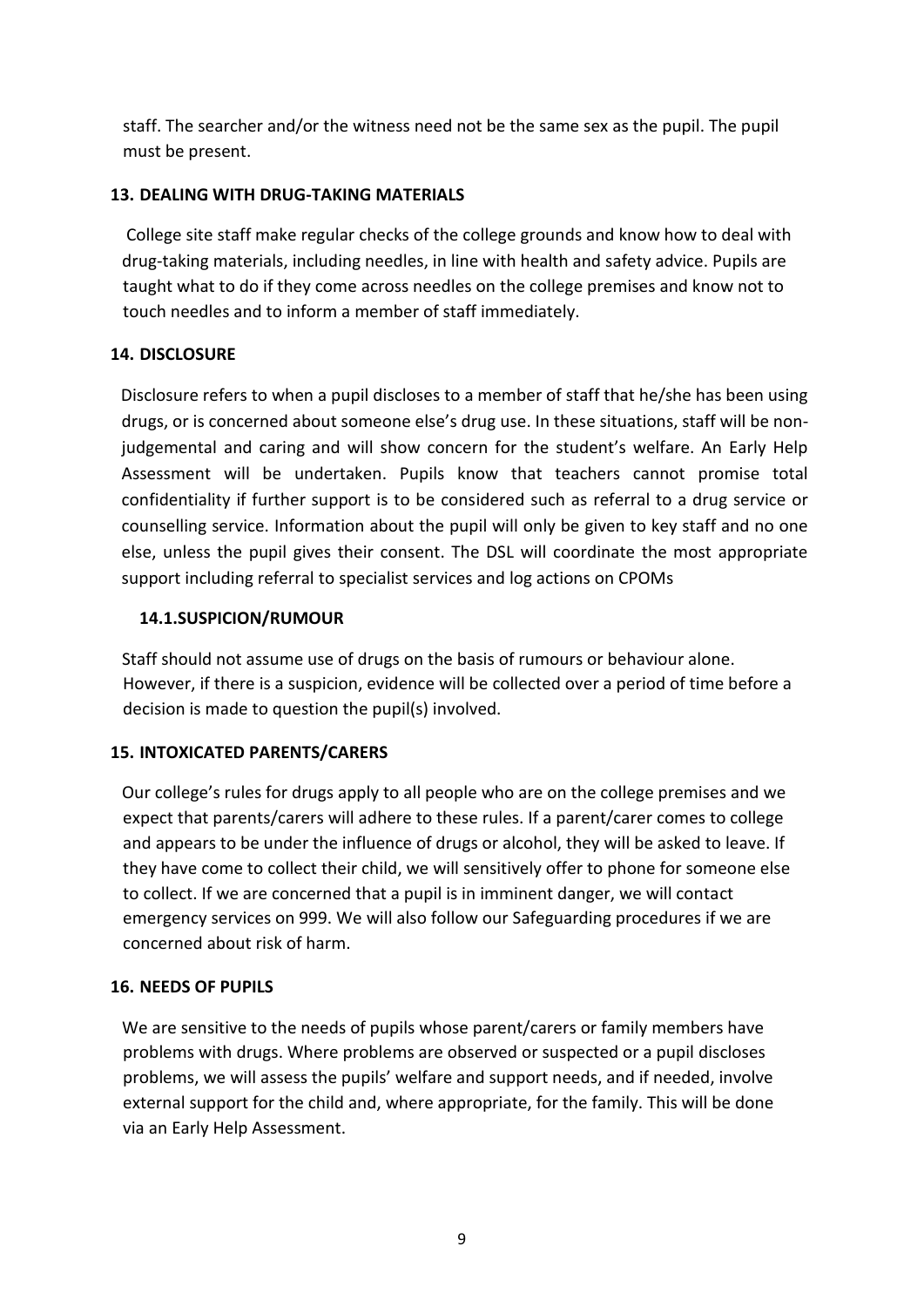## **17. CONFIDENTIALITY**

Pupils need to be able to talk in confidence to staff without fear of being judged or told off. The welfare of young people will be central to our policy and practice, however, teachers cannot promise total confidentiality and this is made clear to pupils through the PSHE programme. If a pupil discloses to a member of staff he/she is taking drugs or is concerned about drugs, they will refer the student to the DSL and appropriate support will be offered, e.g. referral to a specialist agency. This information is given only to the DSL and the Principal. If staff are concerned that a child's safety is at risk, they will follow the college's safeguarding procedures. The college displays information about local drug and alcohol services that offer confidential information, advice and treatment.

#### **18. WORKING WITH PARENTS/CARERS**

We believe that parents/carers have an important role in supporting their child's drug education. We involve parents/carers through a range of activities, such as:

- •Giving information about what is taught through our webpage
- •Giving them the opportunity to review the drugs policy
- •Giving information about drugs and local sources of help
- •Providing parent information about drug education and talking to their child about drugs

A copy of this policy is on the college website with hard copies available on request. Parents/carers will be informed immediately if their child has been involved in a drugrelated incident. However, there may be some exceptional situations where involving the parents may put the young person at risk of abuse and in these exceptional cases, the college will exercise some caution. The decision will be taken by the Principal, in liaison with the DSL, with the child's welfare a priority.

#### **19. INVOLVING POLICE**

In most cases a drug-related incident will be a college, rather than a police matter. However we work closely with community police and will contact them immediately if an illegal (or suspected illegal) drug has been found or illegal drug dealing is taking place on 101. We will only call 999 in an emergency.

#### **20. REVIEWING THE POLICY**

This policy is reviewed every two years in line with college protocols. If an exceptional incident should occur, the policy is reviewed in the light of that incident.